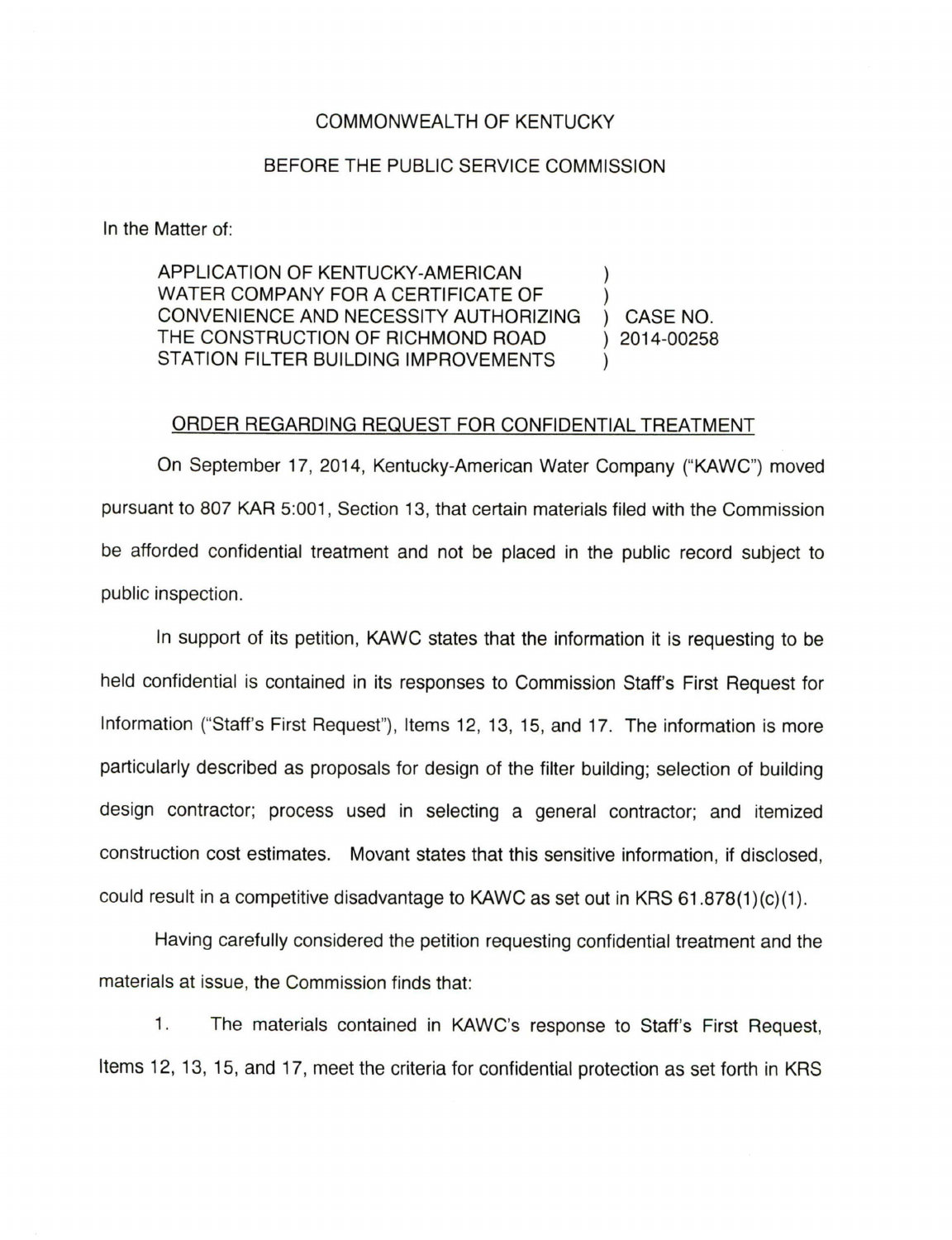$61.878(1)(c)(1)$  and should not be placed in the public record for a period of three years from the date of this Order, or until further Orders of this Commission.

IT IS THEREFORE ORDERED that:

1. Movant's Petition for Confidential Protection is hereby granted.

2. The materials contained in KAWC's response to Staff's First Request, Items 12, 13, 15, and 17, are hereby granted confidential protection and will not be placed in the public record or made available for public inspection for a period of three years from the date of this Order, or upon further Orders of this Commission.

3. Use of the materials in question in any Commission proceeding shall be in compliance with 807 KAR 5:001, Section 13(9).

4. Movant shall inform the Commission if the materials granted confidential protection become publicly available or no longer qualify for confidential treatment.

5. If a non-party to this proceeding requests to inspect materials granted confidential treatment by this Order and the period during which the materials have been granted confidential treatment has not run, Movant shall have 20 days from receipt of written notice of the request to demonstrate that the materials still fall within the exclusions from disclosure requirements established in KRS 61.878. If Movant is unable to make such demonstration, the requested materials shall be made available for inspection. Otherwise, the Commission shall deny the request for inspection.

6. The Commission shall not make the materials available for inspection for 20 days following an Order finding that the materials no longer qualify for confidential treatment in order to allow KAWC to seek a remedy afforded by law.

 $-2-$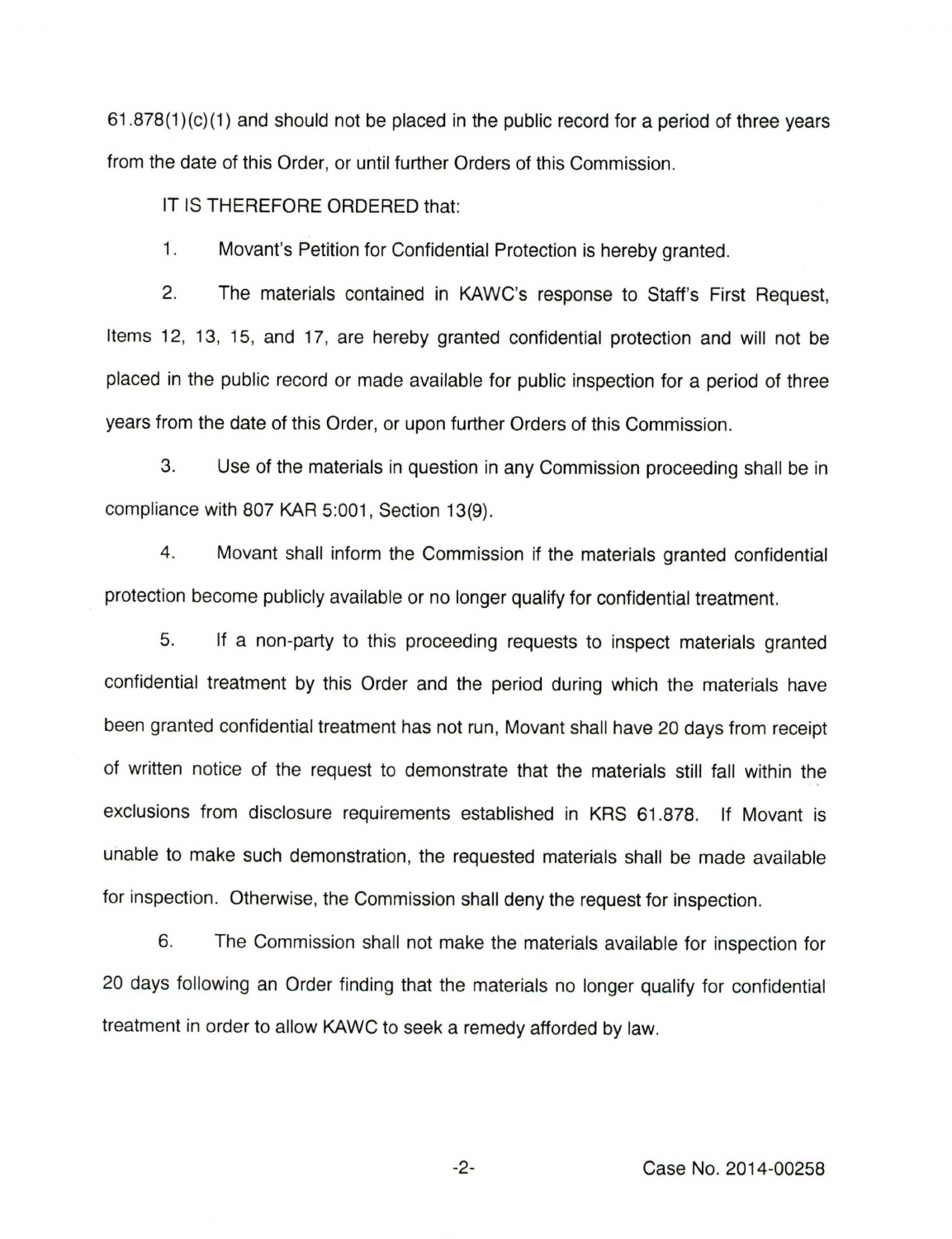By the Commission



ATTEST<sup>/</sup> Executive Director